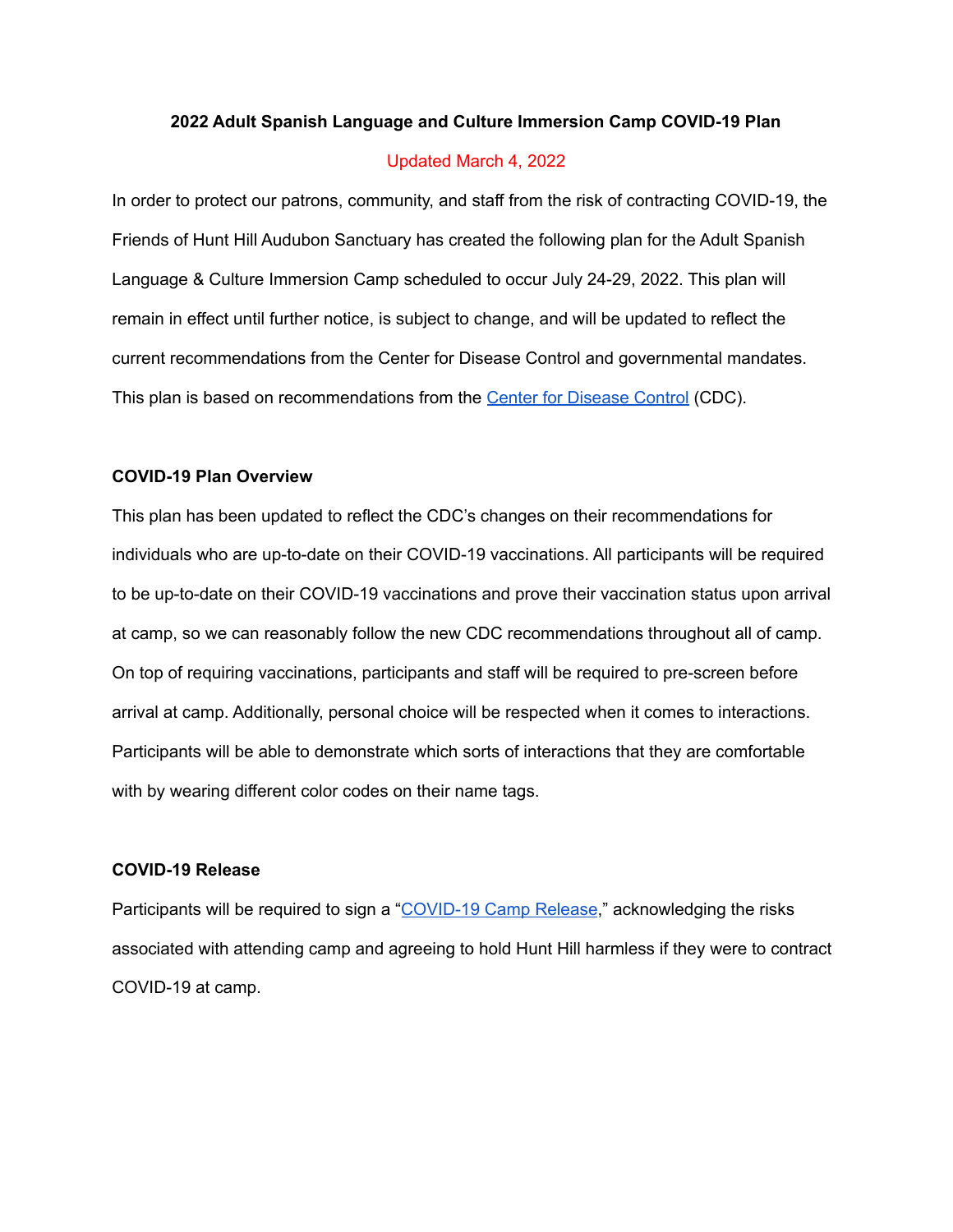## **COVID-19 Vaccination**

All participants are required to be up-to-date on their COVID-19 vaccinations<sup>1</sup> in order to attend camp. Participants will have to provide proof of vaccination such as a photocopy of their immunization card with their health form.

All Hunt Hill staff are encouraged to be up-to-date on their COVID-19 vaccinations before coming to Hunt Hill. If a staff member is not up-to-date on their COVID-19 vaccinations, they will be required to comply with all current CDC recommendations for unvaccinated individuals including maintaining a minimum of six feet of social distancing and masking (CDC, [Protect](https://www.cdc.gov/coronavirus/2019-ncov/prevent-getting-sick/prevention.html) [Yourself](https://www.cdc.gov/coronavirus/2019-ncov/prevent-getting-sick/prevention.html)). If a Summer Environmental Educator is not up-to-date on their COVID-19 vaccinations, we will assign them to work that does not require them to be in close contact with the camp participants or Spanish camp staff during this week of camp.

### **Pre-Screening at Home**

Prior to arrival at camp, the Program Coordinator will send all staff and campers the following screening prompts in digital form: [COVID-19](https://docs.google.com/document/d/1aJW8HVWJA9bfOQ-cVFEJX3cq7PP8WVNM0C5vFU2Uju8/edit?usp=sharing) Screening Questions. Staff and campers are responsible for screening themselves within their households the morning of arrival.

If a person is up-to-date on their COVID-19 vaccine and has close contact with someone with COVID-19 they no longer have to quarantine as long as the vaccinated individual is not experiencing any symptoms of COVID-19 (CDC, [Quarantine](https://www.cdc.gov/coronavirus/2019-ncov/your-health/quarantine-isolation.html?CDC_AA_refVal=https%3A%2F%2Fwww.cdc.gov%2Fcoronavirus%2F2019-ncov%2Fif-you-are-sick%2Fquarantine.html) & Isolation). Symptomatic individuals should still isolate themselves regardless of whether they are vaccinated (CDC, [Quarantine](https://www.cdc.gov/coronavirus/2019-ncov/your-health/quarantine-isolation.html?CDC_AA_refVal=https%3A%2F%2Fwww.cdc.gov%2Fcoronavirus%2F2019-ncov%2Fif-you-are-sick%2Fquarantine.html) & Isolation).

 $1$  A person is considered fully vaccinated after 14 days have passed since their final dose of the COVID-19 vaccine (CDC, When You've Been Fully [Vaccinated](https://www.cdc.gov/coronavirus/2019-ncov/vaccines/fully-vaccinated.html)).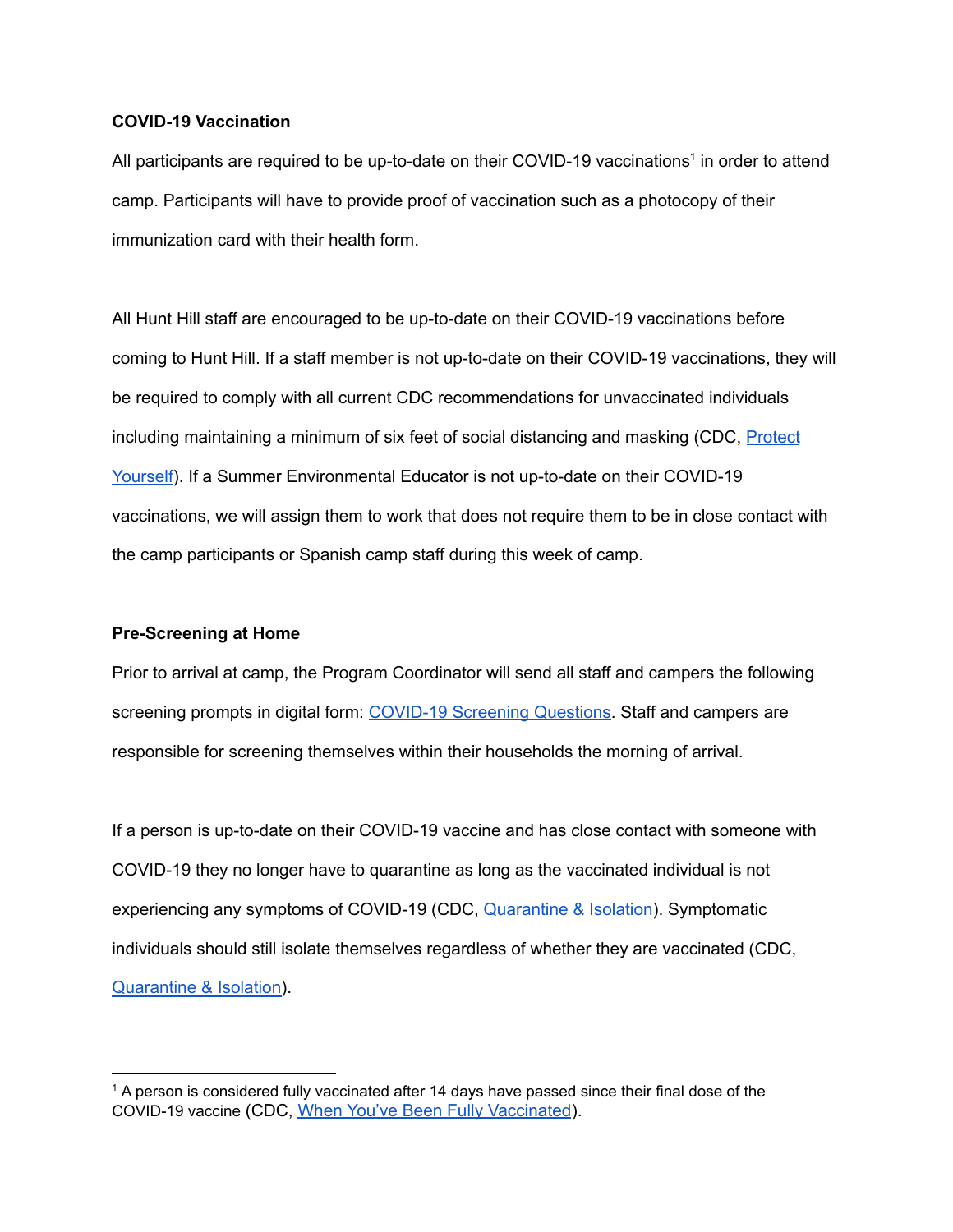The Friends of Hunt Hill Audubon Sanctuary, Inc. reserve the right not to admit people who pose a communicable disease risk to others. This risk will be determined if someone:

- Has symptoms of COVID-19 (CDC, [Symptoms](https://www.cdc.gov/coronavirus/2019-ncov/symptoms-testing/symptoms.html))
- Has a fever of 100 degrees or higher, or
- Is not up-to-date on their vaccinations and has been in contact with someone with confirmed COVID-19 (CDC, [Quarantine](https://www.cdc.gov/coronavirus/2019-ncov/your-health/quarantine-isolation.html?CDC_AA_refVal=https%3A%2F%2Fwww.cdc.gov%2Fcoronavirus%2F2019-ncov%2Fif-you-are-sick%2Fquarantine.html) & Isolation).

# **Non-Pharmaceutical Interventions (NPIs)**

In addition to vaccination, campers will still be encouraged to follow several standard non-pharmaceutical interventions (NPIs), which can reduce the chance of spreading disease. While none of the NPIs are 100% effective, they can come together to create the "Swiss Cheese Model," in which combinations of NPIs are more effective when used together. Campers will be encouraged to do activities outdoors when reasonable, cover coughs and sneezes, and wash hands frequently. Hunt Hill staff will clean and sanitize frequently touched surfaces and communal spaces at least daily.

## **Face Masks & Social Distancing**

The CDC has different recommendations for masking depending on the COVID-19 Community Level, which can be found here: COVID-19 [Community](https://www.cdc.gov/coronavirus/2019-ncov/science/community-levels.html) Levels | CDC. We will adjust our requirements for face masks and social distancing based on the current levels of COVID-19 in Washburn County during the week of camp.

If the Community Level is Low or Medium

● If the community level is low, participants, volunteers, and staff will not be required to wear a face mask regardless of vaccination status. An individual is always welcome to choose to wear a mask even if not required.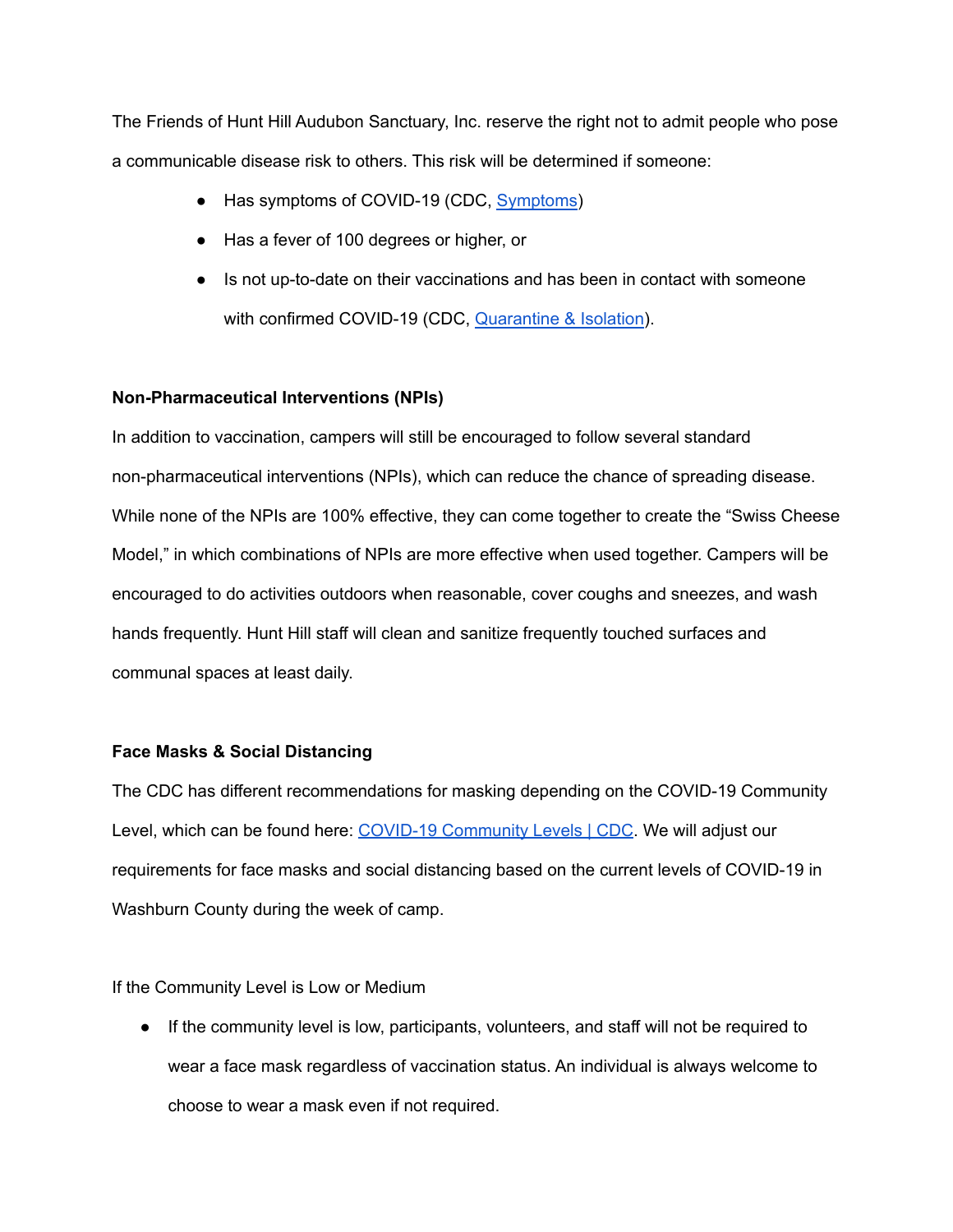● Individuals should still follow CDC guidance for quarantine and isolation, which includes wearing a mask for ten days after an exposure.

If the Community Level is High

- If the community level is high, participants, volunteers, and staff will be required to wear masks while indoors in public regardless of vaccination status.
- Masks will not be required for outdoor programs or activities.

In the reminder email before camp, participants will be informed of the current COVID-19 Community Level and informed of current CDC guidelines for masking.

# **Level of Comfort**

We recognize that each person has a different comfort level and some people may choose to continue masking and social distancing even if it is not required. To encourage participants and staff to respect personal choice, we will encourage everyone in attendance to communicate what they are comfortable with by using a color code on their name tags. This code was borrowed from Social [Bands](https://www.socialbandbands.com/). We will use our own supplies such as name tag cords rather than buying a product, however.

See the code below:

| Color          | Red                     | Yellow              | Green              |
|----------------|-------------------------|---------------------|--------------------|
| <b>Meaning</b> | Full social distancing. | Occasional, limited | Handshakes,        |
|                | No contact. 6 feet      | contact. Elbow      | high-fives, & hugs |
|                | apart.                  | bumps okay.         | accepted.          |
|                |                         |                     |                    |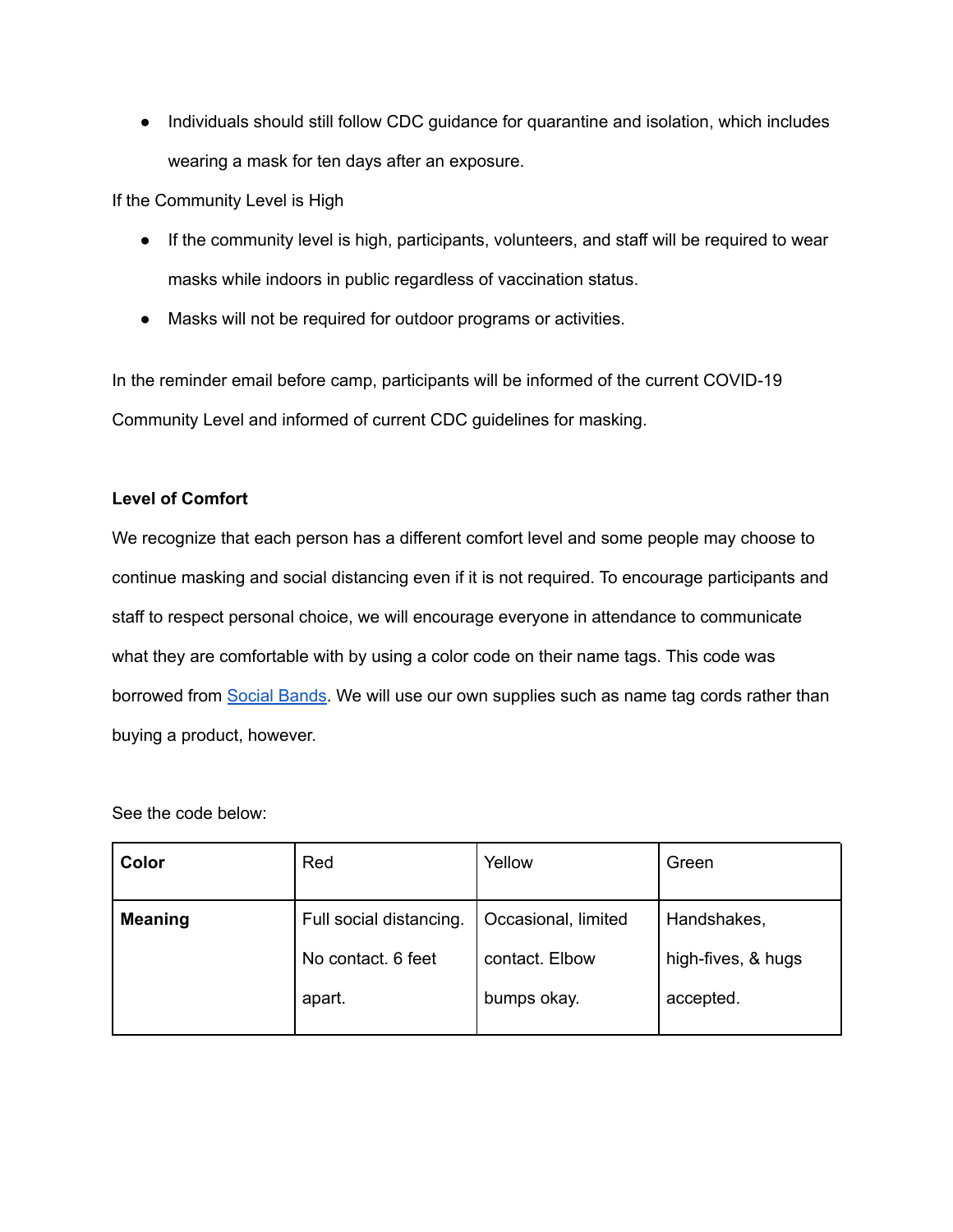## **Buildings & Housing**

To respect personal choice, participants will not be required to share a room this year. Participants will automatically be placed in a single room unless they specifically request to share a room with one other person.

## **Food Service**

COVID-19 is not a food-borne illness so standard food safety practices will fit our needs. Hunt Hill staff will continue following all best food safety practices while reducing the number of people who come in contact with participants' food. Staff will be required to wash hands and wear gloves prior to serving food and drinks.

### **Refund Matrix**

| >2 weeks before camp | <2 weeks before camp         | During the week of camp |
|----------------------|------------------------------|-------------------------|
| Participants would   | If another participant       | Participants would      |
| receive a refund     | could sign up to fill the    | receive a refund of     |
| minus the credit     | empty space, the person      | \$50 per night.         |
| card processing      | canceling would receive a    | For example, if Jane    |
| fee $(2.2%$ of       | refund minus the credit      | Doe had to              |
| charge $+$           | card processing fee if       | unexpectedly leave on   |
| \$.30/charge) if     | paid online by card.         | Thursday morning,       |
| paid online by       | If the spot cannot be filled | she would receive a     |
| card.                | the person canceling         | refund of \$50 for      |
|                      | would receive a partial      | Thursday night.         |
|                      | refund of their total (for   |                         |
|                      |                              |                         |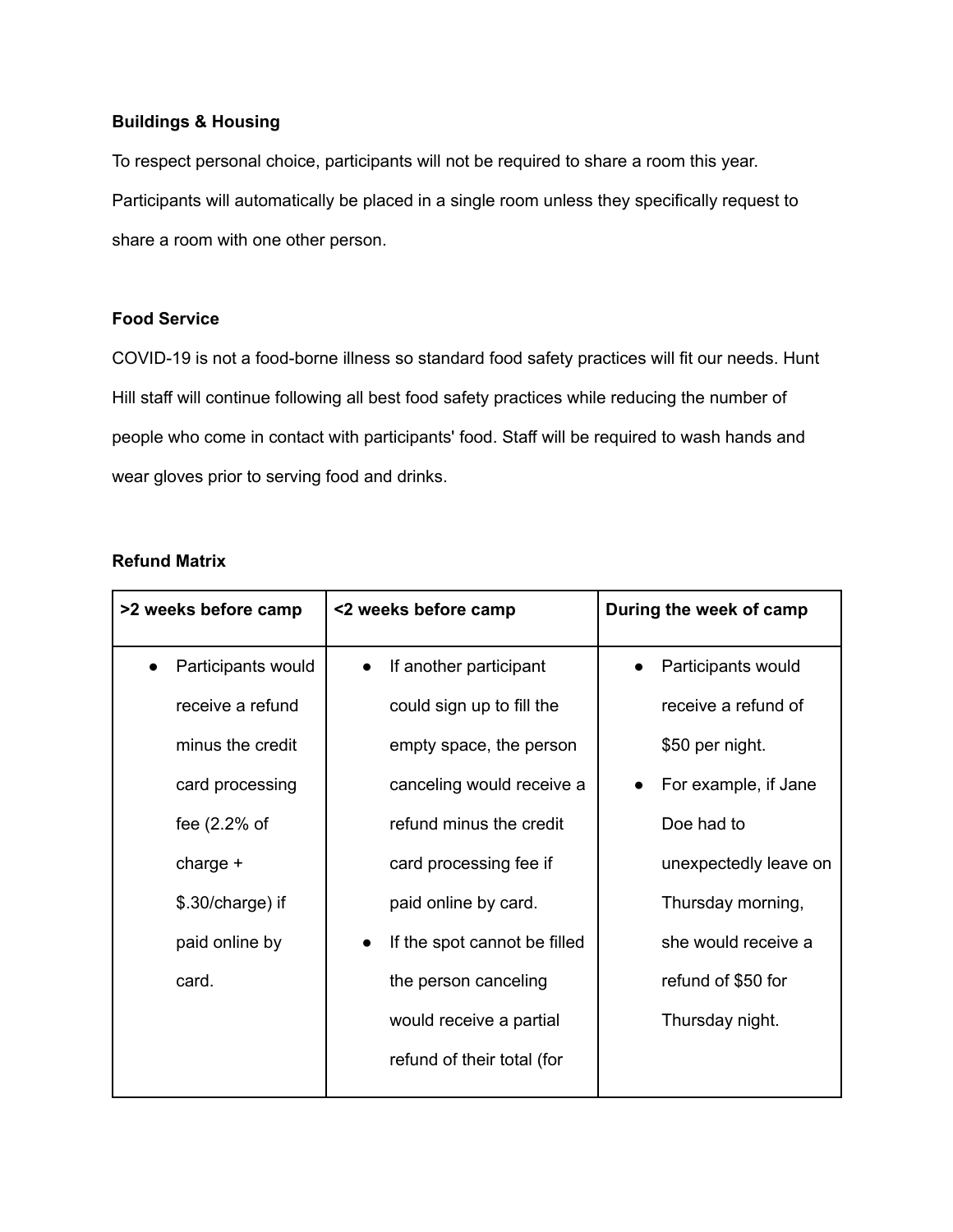| food and processing fee if |  |
|----------------------------|--|
| applicable).               |  |

# **COVID-19 Contingency Plans**

If an Individual Develops COVID-19 Symptoms Before a Program

- That individual should not attend the program. They should follow the CDC's isolation protocol (CDC, [Quarantine](https://www.cdc.gov/coronavirus/2019-ncov/your-health/quarantine-isolation.html?CDC_AA_refVal=https%3A%2F%2Fwww.cdc.gov%2Fcoronavirus%2F2019-ncov%2Fif-you-are-sick%2Fquarantine.html) & Isolation).
- The participant will be given a full refund, and we will open up the empty space to another participant.

<span id="page-5-1"></span>If an Individual Has Close Contact with a Person with COVID-19

- An individual who is up-to-date on their COVID-19 vaccine may still attend a program after close contact with a confirmed or suspected case as long as they are asymptomatic. (CDC, Stay Up to Date with Your [Vaccines\)](https://www.cdc.gov/coronavirus/2019-ncov/vaccines/fully-vaccinated.html).
- If an individual who is up-to-date on their COVID-19 vaccine becomes symptomatic, refer to the "If an Individual Develops COVID-19 [Symptoms](#page-5-0) While at Hunt Hill" below.
- An individual who is not up-to-date on their COVID-19 vaccination and has had close contact with a confirmed or suspected case should not attend a program. They should follow the CDC's quarantine protocol. (CDC, [Quarantine](https://www.cdc.gov/coronavirus/2019-ncov/your-health/quarantine-isolation.html?CDC_AA_refVal=https%3A%2F%2Fwww.cdc.gov%2Fcoronavirus%2F2019-ncov%2Fif-you-are-sick%2Fquarantine.html) & Isolation).

<span id="page-5-0"></span>If an Individual Develops COVID-19 Symptoms While at Hunt Hill

- The individual with symptoms will be immediately separated from other participants and staff as quickly and discreetly as possible.
- If symptoms are life-threatening, the EMR will provide care as appropriate, summon EMS, and warn EMS that it is a potential COVID-19 case.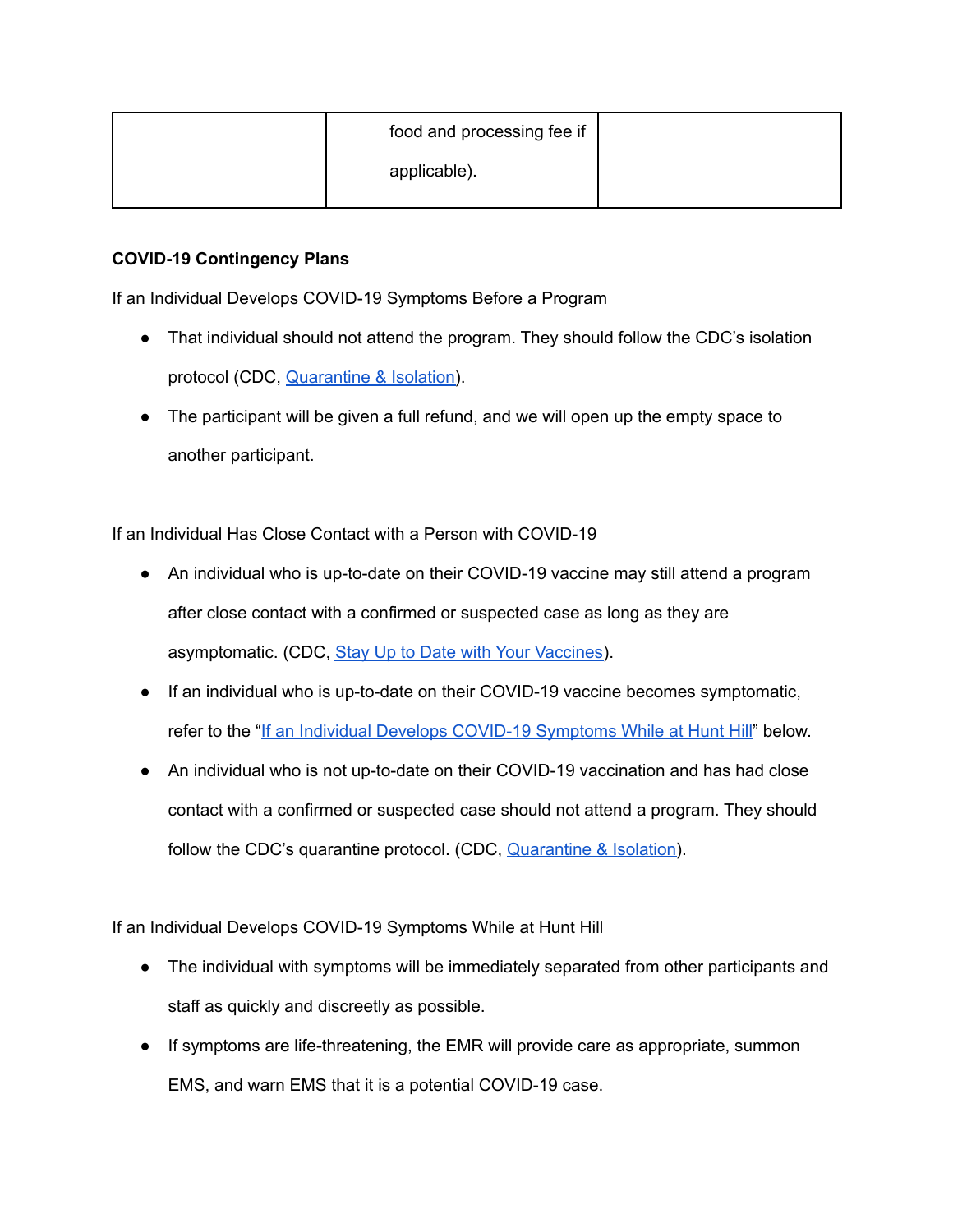- If symptoms are not life-threatening, the individual will be encouraged to return home and get tested for COVID-19 as soon as possible.
- If the individual is unable to return home but does not have life threatening conditions, the camp EMR will have that person stay in the Square Dorm to isolate. They will have their meals brought to them in the Square Dorm and use the ADA restroom in the showerhouse.
- Staff and program participants will be informed that they may have had close contact with a suspected COVID-19 case. Refer to "If an [Individual](#page-5-1) Has Close Contact with a Person with [COVID-19](#page-5-1)" above for next steps.
- All commonly touched surfaces and restrooms will be cleaned and disinfected or closed off until they can be cleaned and disinfected. (CDC, [Cleaning](https://www.cdc.gov/coronavirus/2019-ncov/community/disinfecting-building-facility.html) Your Facility).

If an Individual Develops Symptoms or Tests Positive Within Two Days After The Program

- A person can be contagious for 48 hours before symptoms begin.
- That individual is encouraged to report their illness to a Hunt Hill staff member so the Hunt Hill staff can assist with contact tracing.
- Hunt Hill staff would inform all participants and staff that a person they have had close contact with has developed symptoms. The name of the individual will be kept private unless they specifically request that we share their name.
- Refer to "If an Individual Has Close Contact with a Person with [COVID-19](#page-5-1)" above for next steps.

If a Hunt Hill Employee Develops COVID-19 Symptoms or Tests Positive

- Employees must report any COVID-19 symptoms to the Executive Director immediately.
- Symptomatic employees will not be allowed to work around others until the CDC's recommended isolation criteria are met. (CDC, [Quarantine](https://www.cdc.gov/coronavirus/2019-ncov/your-health/quarantine-isolation.html) & Isolation).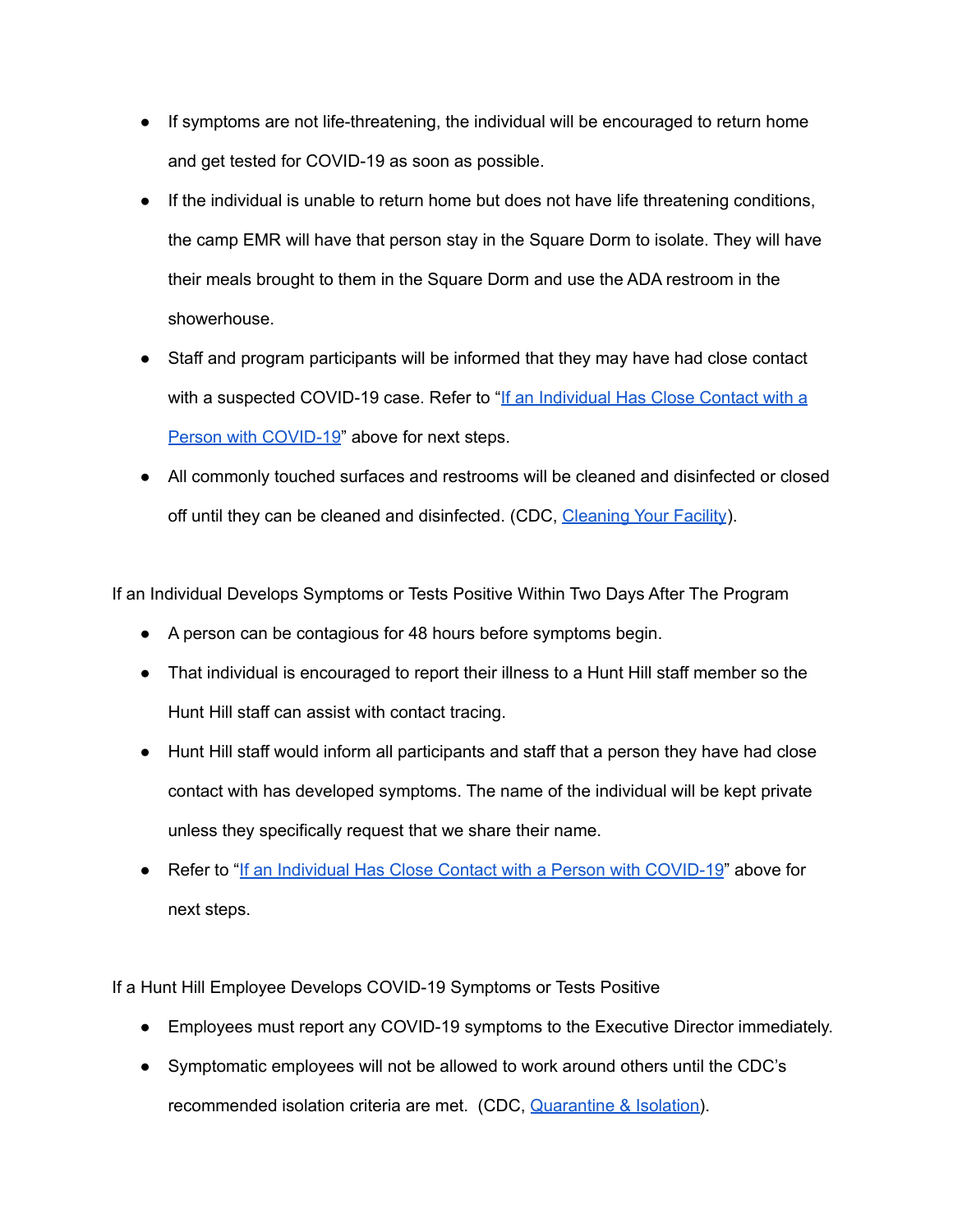- If an employee is sent home with symptoms, their workstation should be cleaned and disinfected and any employees within their vicinity will be considered close contacts.
- If an employee is confirmed to have COVID-19, other employees will be informed of their potential exposure. The name of the individual will be kept private unless they specifically request that we share their name.